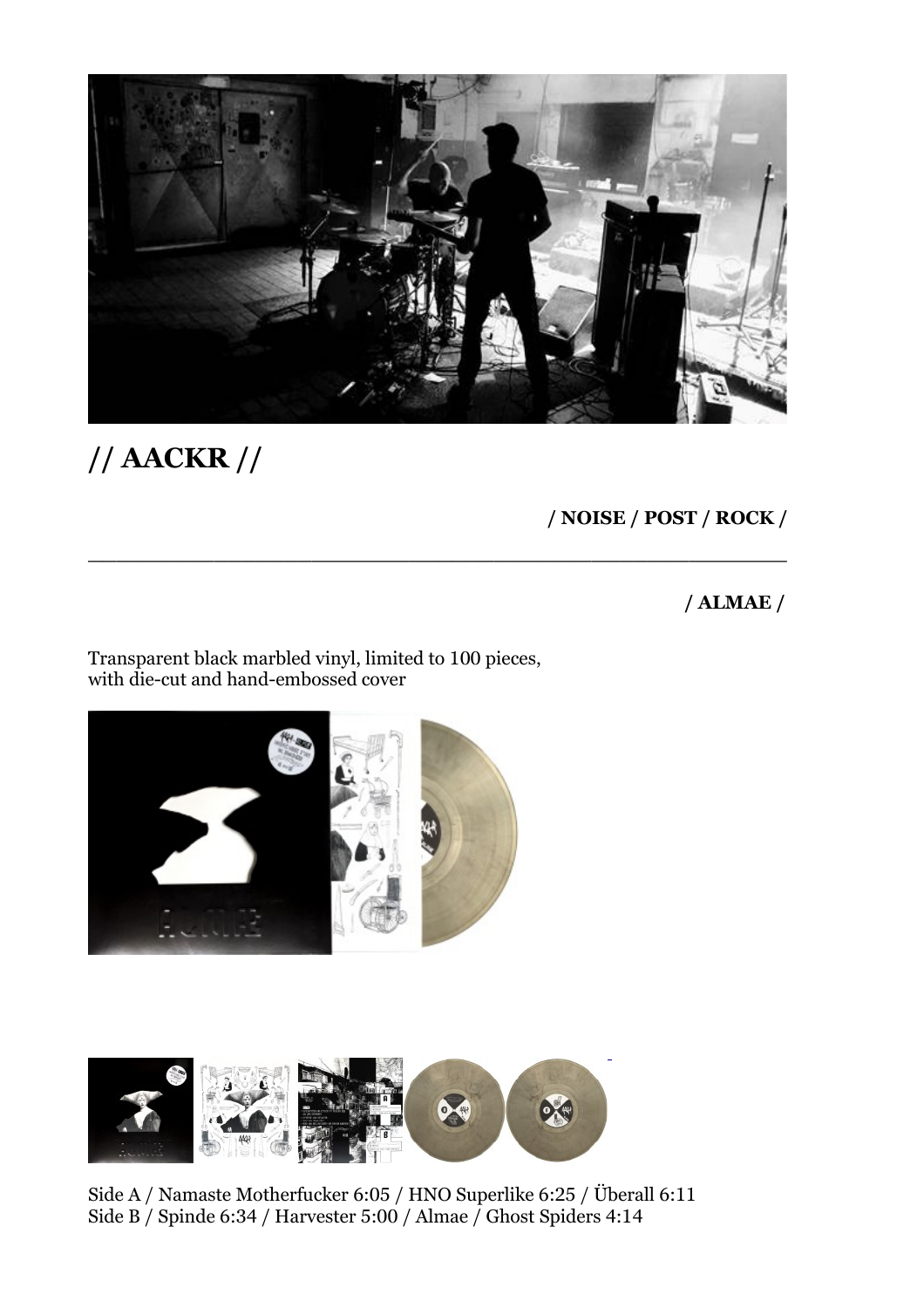AACKR are Axel Autschbach / guitar and effects Christian Kußerow / drums and sampler

voice and fx on Überall by Raouf Khanfir voice on Alme / Ghost Spiders by Dietmar Bottler

recorded and mixed in early 2020 by Jan Loewenhaupt mastered by Tom Hutten cover by Tobias Göbel

Release 1.9.2021 / FidelBastro Nr. 108

**/ RELEASES /**

#### **AACKRRKCAA** MC in handprinted cardboard sleeve, limited to 25 pieces / 2018

\_\_\_\_\_\_\_\_\_\_\_\_\_\_\_\_\_\_\_\_\_\_\_\_\_\_\_\_\_\_\_\_\_\_\_\_\_\_\_\_\_\_\_\_\_\_\_\_\_\_



**AACKRRKCAA** – Mörtel Sounds Re-Release MC in silkscreenprinted bag, limited to 55 pieces / 2021